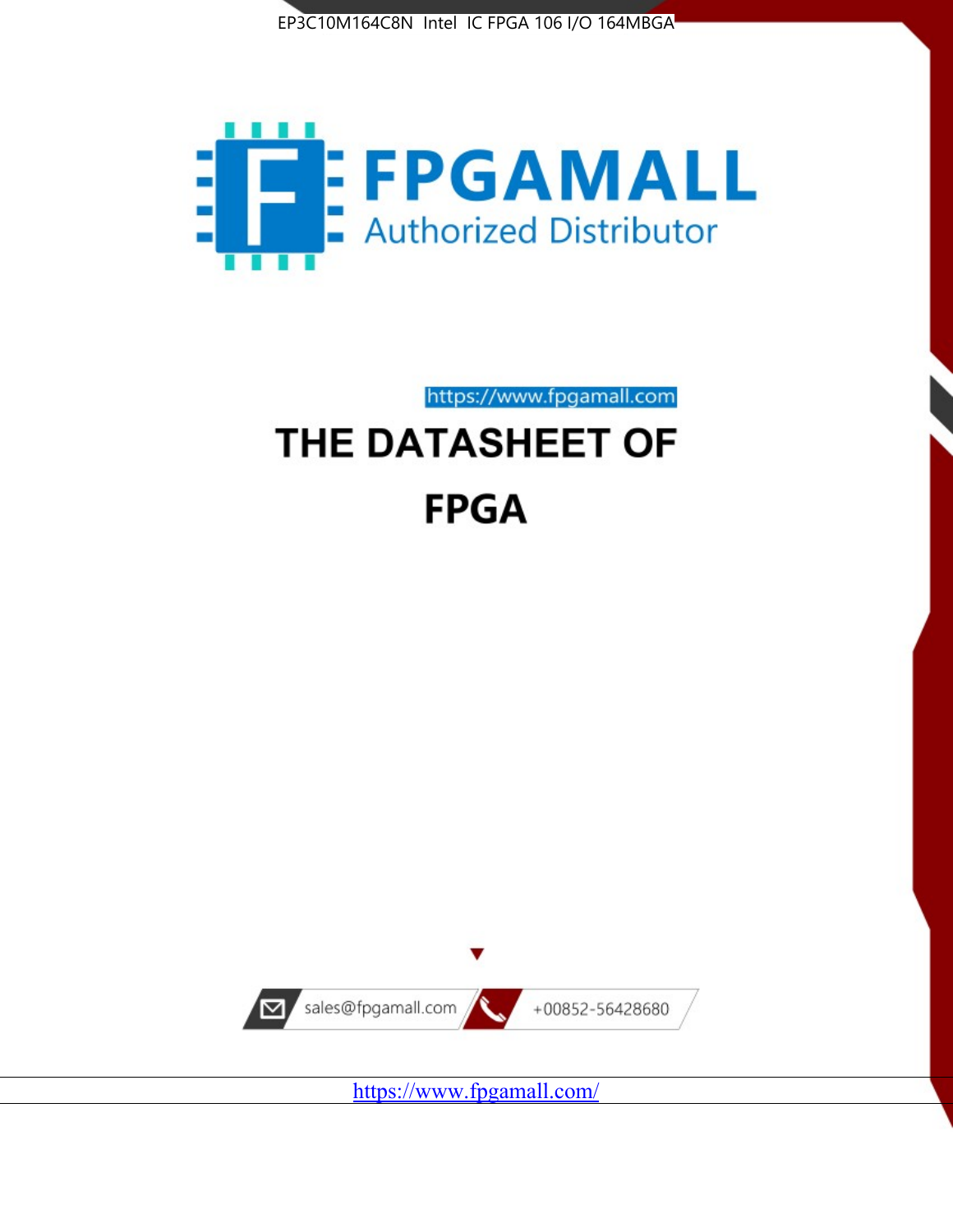EP3C10M164C8N Intel IC FPGA 106 I/O 164MBGA



# **1. Cyclone III Device Family Overview**

**CIII51001-2.4**

Cyclone® III device family offers a unique combination of high functionality, low power and low cost. Based on Taiwan Semiconductor Manufacturing Company (TSMC) low-power (LP) process technology, silicon optimizations and software features to minimize power consumption, Cyclone III device family provides the ideal solution for your high-volume, low-power, and cost-sensitive applications. To address the unique design needs, Cyclone III device family offers the following two variants:

- Cyclone III—lowest power, high functionality with the lowest cost
- Cyclone III LS—lowest power FPGAs with security

With densities ranging from about 5,000 to 200,000 logic elements (LEs) and 0.5 Megabits (Mb) to 8 Mb of memory for less than  $\frac{1}{4}$  watt of static power consumption, Cyclone III device family makes it easier for you to meet your power budget. Cyclone III LS devices are the first to implement a suite of security features at the silicon, software, and intellectual property (IP) level on a low-power and high-functionality FPGA platform. This suite of security features protects the IP from tampering, reverse engineering and cloning. In addition, Cyclone III LS devices support design separation which enables you to introduce redundancy in a single chip to reduce size, weight, and power of your application.

This chapter contains the following sections:

- "Cyclone III Device Family Features" on page 1–1
- "Cyclone III Device Family Architecture" on page 1–6
- "Reference and Ordering Information" on page 1–12

## **Cyclone III Device Family Features**

Cyclone III device family offers the following features:

#### **Lowest Power FPGAs**

- Lowest power consumption with TSMC low-power process technology and Altera® power-aware design flow
- Low-power operation offers the following benefits:
	- Extended battery life for portable and handheld applications
	- Reduced or eliminated cooling system costs
	- Operation in thermally-challenged environments
- Hot-socketing operation support

@ 2012 Altera Corporation. All rights reserved. ALTERA, ARRIA, CYCLONE, HARDCOPY, MAX, MEGACORE, NIOS, QUARTUS and STRATIX words and logos are trademarks of Altera Corporation and registered in the U.S. Patent and Trademar



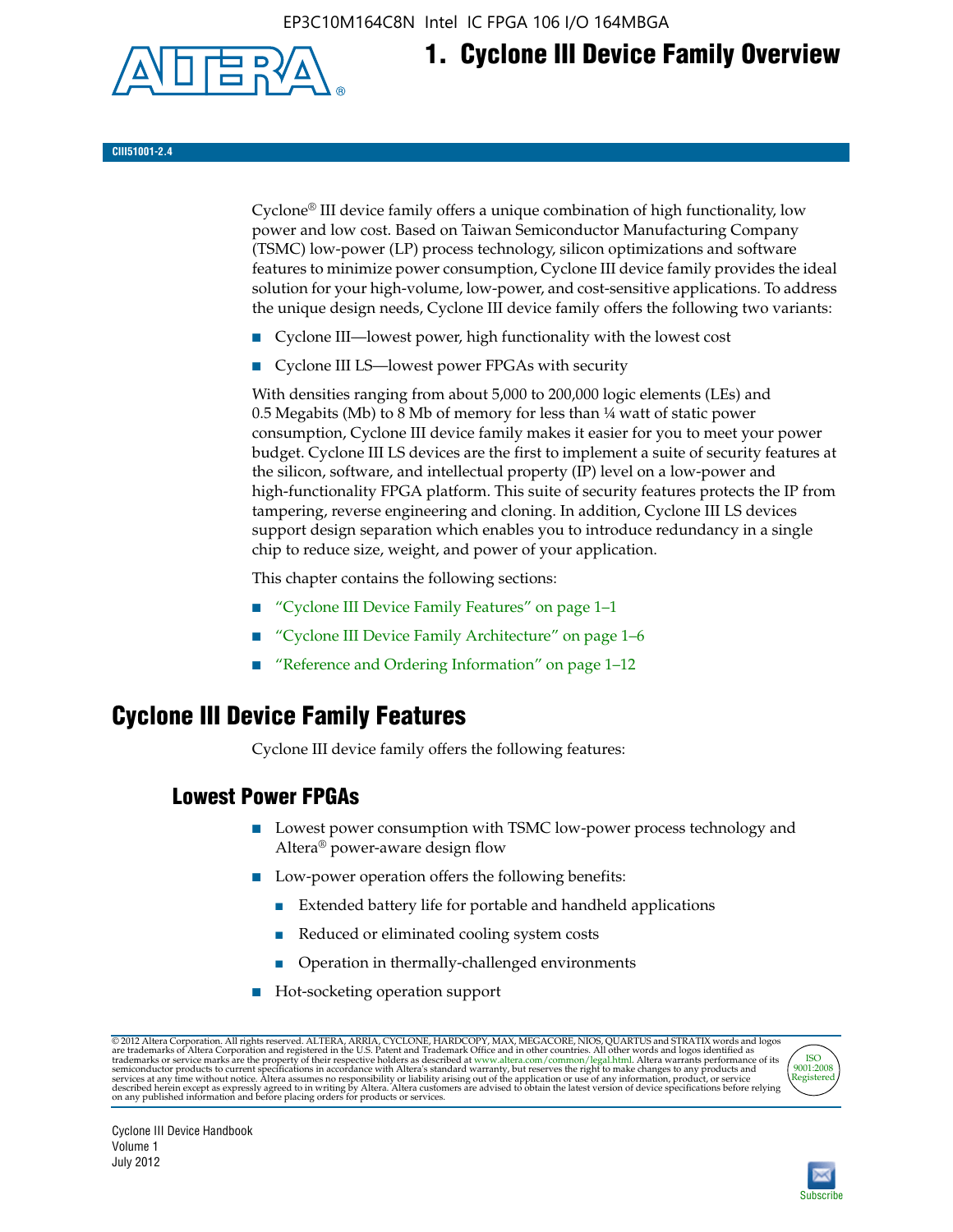#### **Design Security Feature**

Cyclone III LS devices offer the following design security features:

- Configuration security using advanced encryption standard (AES) with 256-bit volatile key
- **■** Routing architecture optimized for design separation flow with the Quartus<sup>®</sup> II software
	- Design separation flow achieves both physical and functional isolation between design partitions
- Ability to disable external JTAG port
- Error Detection (ED) Cycle Indicator to core
	- Provides a pass or fail indicator at every ED cycle
	- Provides visibility over intentional or unintentional change of configuration random access memory (CRAM) bits
- Ability to perform zeroization to clear contents of the FPGA logic, CRAM, embedded memory, and AES key
- Internal oscillator enables system monitor and health check capabilities

#### **Increased System Integration**

- High memory-to-logic and multiplier-to-logic ratio
- High I/O count, low-and mid-range density devices for user I/O constrained applications
	- Adjustable I/O slew rates to improve signal integrity
	- Supports I/O standards such as LVTTL, LVCMOS, SSTL, HSTL, PCI, PCI-X, LVPECL, bus LVDS (BLVDS), LVDS, mini-LVDS, RSDS, and PPDS
	- Supports the multi-value on-chip termination (OCT) calibration feature to eliminate variations over process, voltage, and temperature (PVT)
- Four phase-locked loops (PLLs) per device provide robust clock management and synthesis for device clock management, external system clock management, and I/O interfaces
	- Five outputs per PLL
	- Cascadable to save I/Os, ease PCB routing, and reduce jitter
	- Dynamically reconfigurable to change phase shift, frequency multiplication or division, or both, and input frequency in the system without reconfiguring the device
- Remote system upgrade without the aid of an external controller
- Dedicated cyclical redundancy code checker circuitry to detect single-event upset (SEU) issues
- Nios<sup>®</sup> II embedded processor for Cyclone III device family, offering low cost and custom-fit embedded processing solutions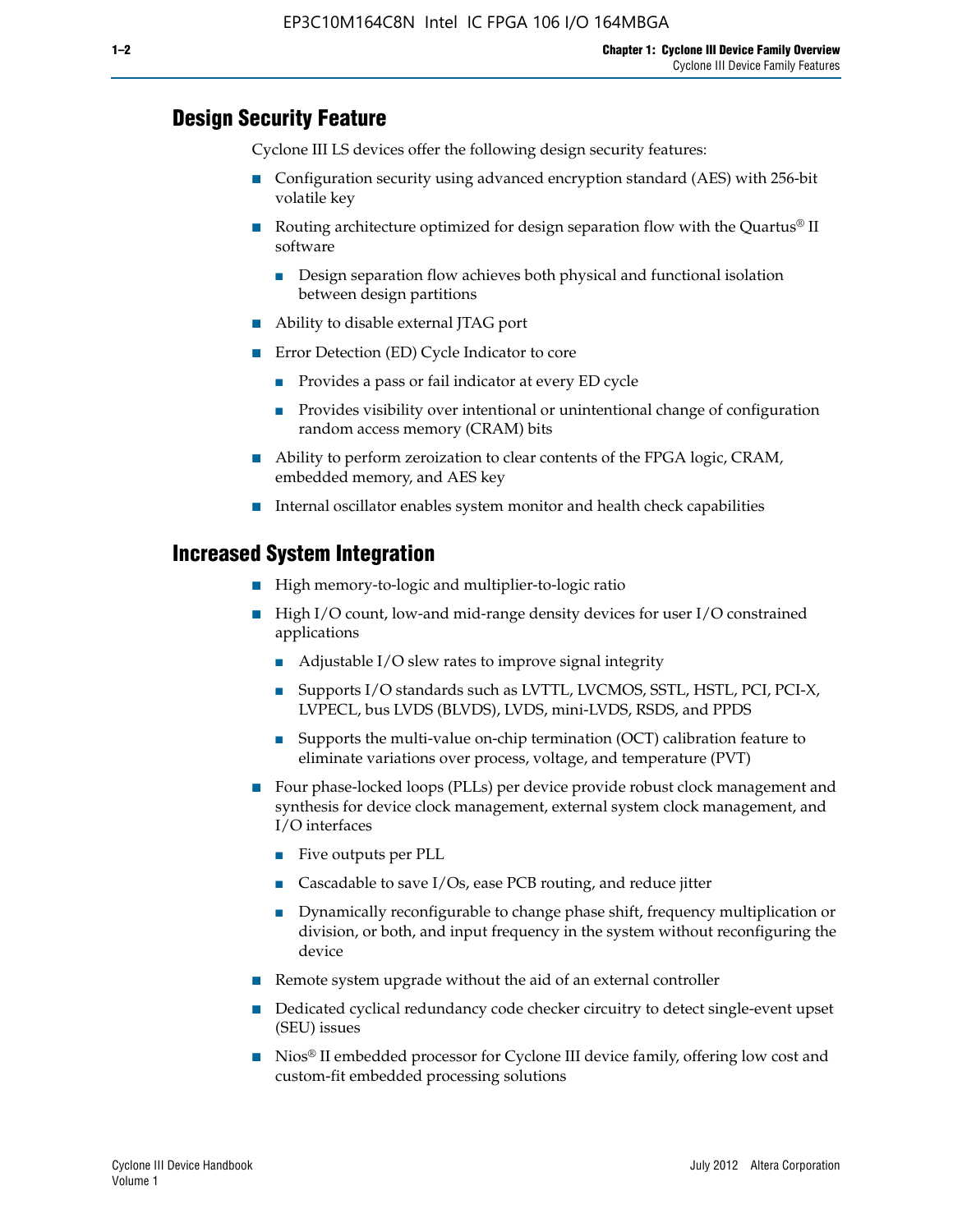- Wide collection of pre-built and verified IP cores from Altera and Altera Megafunction Partners Program (AMPP) partners
- Supports high-speed external memory interfaces such as DDR, DDR2, SDR SDRAM, and QDRII SRAM
	- Auto-calibrating PHY feature eases the timing closure process and eliminates variations with PVT for DDR, DDR2, and QDRII SRAM interfaces

Cyclone III device family supports vertical migration that allows you to migrate your device to other devices with the same dedicated pins, configuration pins, and power pins for a given package-across device densities. This allows you to optimize device density and cost as your design evolves.

Table 1–1 lists Cyclone III device family features.

**Table 1–1. Cyclone III Device Family Features**

| <b>Family</b>     | <b>Device</b> | Logic<br><b>Elements</b> | <b>Number of</b><br>M9K<br><b>Blocks</b> | <b>Total RAM</b><br><b>Bits</b> | 18 x 18<br><b>Multipliers</b> | <b>PLLs</b>    | Global<br><b>Clock</b><br><b>Networks</b> | <b>Maximum</b><br>User I/Os |
|-------------------|---------------|--------------------------|------------------------------------------|---------------------------------|-------------------------------|----------------|-------------------------------------------|-----------------------------|
|                   | EP3C5         | 5,136                    | 46                                       | 423,936                         | 23                            | $\overline{2}$ | 10                                        | 182                         |
|                   | EP3C10        | 10,320                   | 46                                       | 423,936                         | 23                            | $\overline{2}$ | 10                                        | 182                         |
|                   | EP3C16        | 15,408                   | 56                                       | 516,096                         | 56                            | 4              | 20                                        | 346                         |
| Cyclone III       | EP3C25        | 24,624                   | 66                                       | 608,256                         | 66                            | 4              | 20                                        | 215                         |
|                   | EP3C40        | 39,600                   | 126                                      | 1,161,216                       | 126                           | 4              | 20                                        | 535                         |
|                   | EP3C55        | 55,856                   | 260                                      | 2,396,160                       | 156                           | 4              | 20                                        | 377                         |
|                   | EP3C80        | 81,264                   | 305                                      | 2,810,880                       | 244                           | 4              | 20                                        | 429                         |
|                   | EP3C120       | 119,088                  | 432                                      | 3,981,312                       | 288                           | 4              | 20                                        | 531                         |
|                   | EP3CLS70      | 70,208                   | 333                                      | 3,068,928                       | 200                           | 4              | 20                                        | 429                         |
| Cyclone III<br>LS | EP3CLS100     | 100,448                  | 483                                      | 4,451,328                       | 276                           | 4              | 20                                        | 429                         |
|                   | EP3CLS150     | 150,848                  | 666                                      | 6,137,856                       | 320                           | 4              | 20                                        | 429                         |
|                   | EP3CLS200     | 198,464                  | 891                                      | 8,211,456                       | 396                           | 4              | 20                                        | 429                         |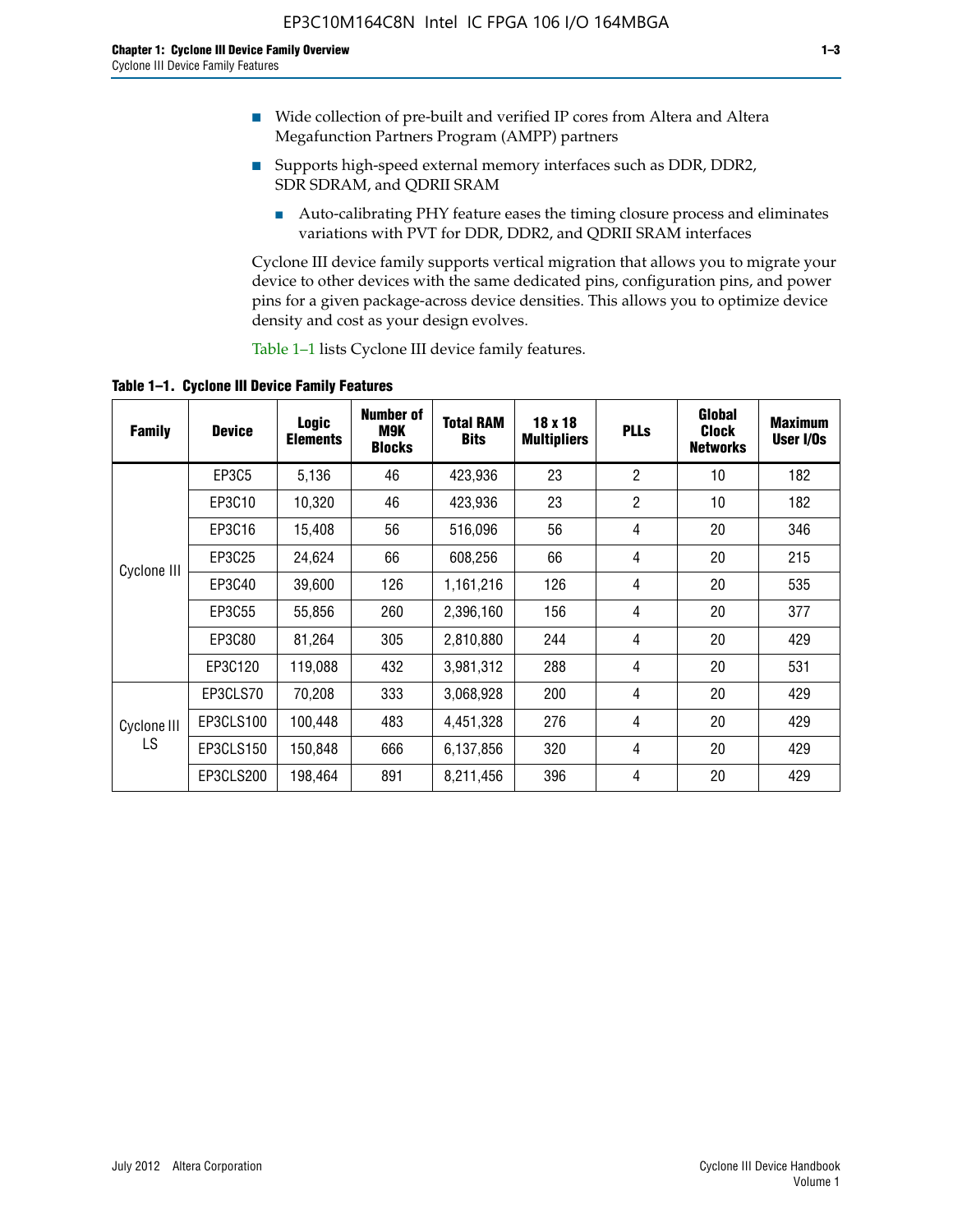Table 1–2 lists Cyclone III device family package options, I/O pins, and differential channel counts.

|  |  | Table 1–2. Cyclone III Device Family Package Options, I/O pin and Differential Channel Counts (1), (2), (3), (4), (5) |  |  |  |  |  |
|--|--|-----------------------------------------------------------------------------------------------------------------------|--|--|--|--|--|
|--|--|-----------------------------------------------------------------------------------------------------------------------|--|--|--|--|--|

| <b>Family</b>     | <b>Package</b> | E144 $(7)$ | M164     | P240    | <b>F256</b> | <b>U256</b> | F324    | F484     | <b>U484</b> | F780           |
|-------------------|----------------|------------|----------|---------|-------------|-------------|---------|----------|-------------|----------------|
|                   | EP3C5          | 94, 22     | 4106, 28 |         | 4182,68     | 182,68      |         |          |             |                |
|                   | EP3C10         | 94, 22     | 106, 28  |         | 182, 68     | 182, 68     |         |          |             |                |
|                   | EP3C16         | 84, 19     | 92, 23   | 160, 47 | 168, 55     | 168, 55     |         | 346, 140 | 4346, 140   |                |
| Cyclone III       | EP3C25         | 82, 18     |          | 148, 43 | $-156, 54$  | 156, 54     | 215, 83 |          |             |                |
| (8)               | EP3C40         |            |          | 128, 26 |             |             | 195, 61 | 331, 127 | 331, 127    | $-535, 227(6)$ |
|                   | EP3C55         |            |          |         |             |             |         | 327, 135 | 327, 135    | 377, 163       |
|                   | EP3C80         |            |          |         |             |             |         | 295, 113 | ,295, 113   | 429, 181       |
|                   | EP3C120        |            |          |         |             |             |         | 283, 106 |             | 531, 233       |
|                   | EP3CLS70       |            |          |         |             |             |         | 294, 113 | 4294, 113   | 429, 181       |
| Cyclone III<br>LS | EP3CLS100      |            |          |         |             |             |         | 294, 113 | 294, 113    | 429, 181       |
|                   | EP3CLS150      |            |          |         |             |             |         | 226, 87  |             | 429, 181       |
|                   | EP3CLS200      |            |          |         |             |             |         | 226, 87  |             | 429, 181       |

**Notes to Table 1–2:**

(1) For each device package, the first number indicates the number of the I/O pin; the second number indicates the differential channel count.

(2) For more information about device packaging specifications, refer to the Cyclone III [Package and Thermal Resistance](http://www.altera.com/support/devices/packaging/specifications/pkg-pin/dev-package-listing.jsp?device=Cyclone_III) webpage.

(3) The I/O pin numbers are the maximum I/O counts (including clock input pins) supported by the device package combination and can be affected by the configuration scheme selected for the device.

(4) All packages are available in lead-free and leaded options.

(5) Vertical migration is not supported between Cyclone III and Cyclone III LS devices.

(6) The EP3C40 device in the F780 package supports restricted vertical migration. Maximum user I/Os are restricted to 510 I/Os if you enable migration to the EP3C120 and are using voltage referenced I/O standards. If you are not using voltage referenced I/O standards, you can increase the maximum number of I/Os.

(7) The E144 package has an exposed pad at the bottom of the package. This exposed pad is a ground pad that must be connected to the ground plane on your PCB. Use this exposed pad for electrical connectivity and not for thermal purposes.

(8) All Cyclone III device UBGA packages are supported by the Quartus II software version 7.1 SP1 and later, with the exception of the UBGA packages of EP3C16, which are supported by the Quartus II software version 7.2.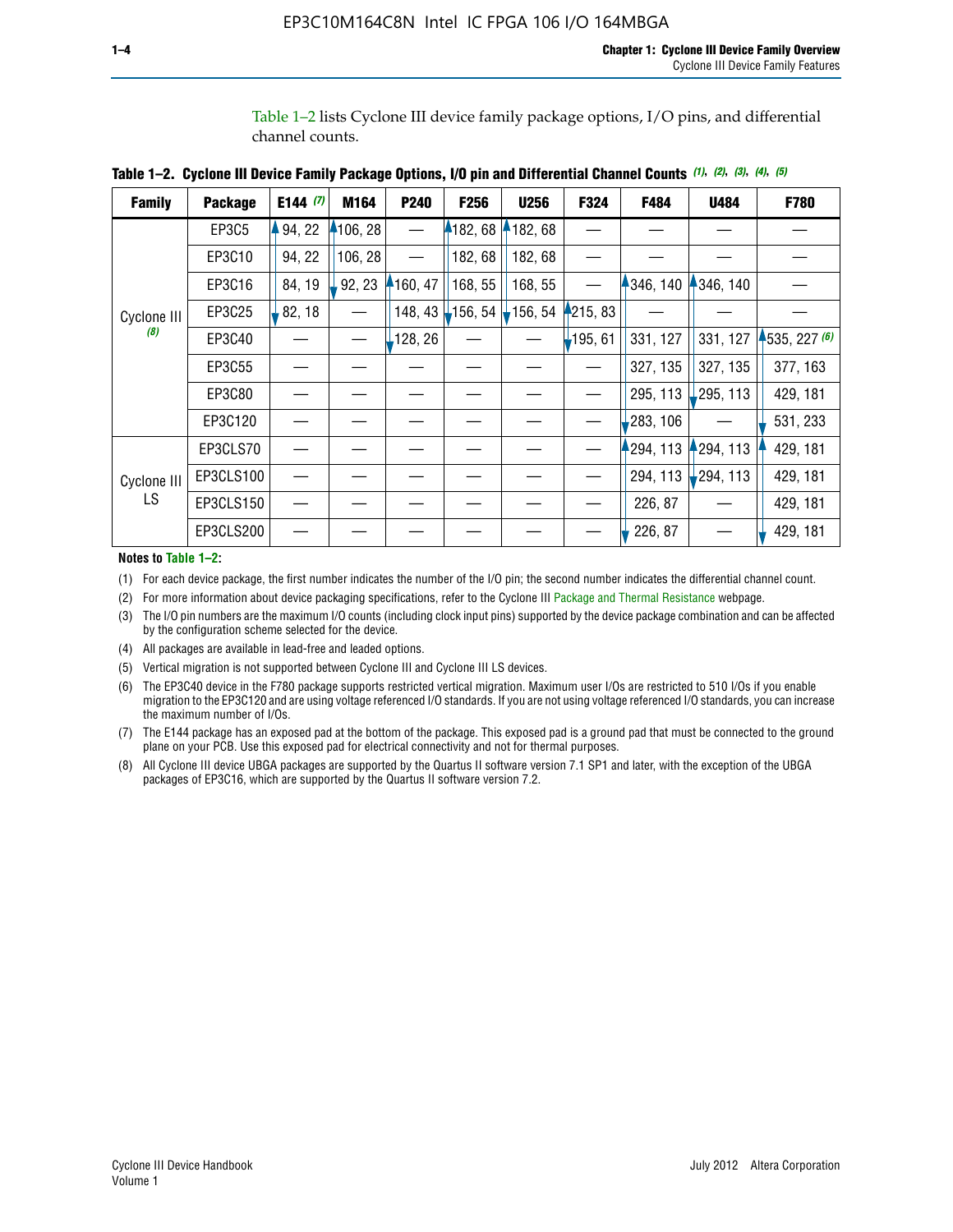Table 1–3 lists Cyclone III device family package sizes.

| <b>Family</b>  | <b>Package</b>   | Pitch (mm) | Nominal Area (mm <sup>2</sup> ) | Length x Width (mm $\times$ mm) | Height (mm) |
|----------------|------------------|------------|---------------------------------|---------------------------------|-------------|
|                | E144             | 0.5        | 484                             | $22 \times 22$                  | 1.60        |
|                | M164             | 0.5        | 64                              | $8 \times 8$                    | 1.40        |
|                | P <sub>240</sub> | 0.5        | 1197                            | $34.6 \times 34.6$              | 4.10        |
|                | F <sub>256</sub> | 1.0        | 289                             | $17 \times 17$                  | 1.55        |
| Cyclone III    | U256             | 0.8        | 196                             | $14 \times 14$                  | 2.20        |
|                | F324             | 1.0        | 361                             | $19 \times 19$                  | 2.20        |
|                | F484             | 1.0        | 529                             | $23 \times 23$                  | 2.60        |
|                | U484             | 0.8        | 361                             | $19 \times 19$                  | 2.20        |
|                | F780             | 1.0        | 841                             | $29 \times 29$                  | 2.60        |
|                | F484             | 1.0        | 529                             | $23 \times 23$                  | 2.60        |
| Cyclone III LS | U484             | 0.8        | 361                             | $19 \times 19$                  | 2.20        |
|                | F780             | 1.0        | 841                             | $29 \times 29$                  | 2.60        |

**Table 1–3. Cyclone III Device Family Package Sizes**

Table 1–4 lists Cyclone III device family speed grades.

**Table 1–4. Cyclone III Device Family Speed Grades (Part 1 of 2)**

| <b>Family</b> | <b>Device</b> | E144              | M164          | <b>P240</b> | F <sub>256</sub>      | <b>U256</b>           | F324                  | F484                  | U484                  | <b>F780</b>       |
|---------------|---------------|-------------------|---------------|-------------|-----------------------|-----------------------|-----------------------|-----------------------|-----------------------|-------------------|
|               | <b>EP3C5</b>  | C7, C8,<br>17, A7 | C7, C8,<br>17 |             | C6, C7,<br>C8, I7, A7 | C6, C7,<br>C8, I7, A7 |                       |                       |                       |                   |
|               | EP3C10        | C7, C8,<br>17, A7 | C7, C8,<br>17 |             | C6, C7,<br>C8, I7, A7 | C6, C7,<br>C8, I7, A7 |                       |                       |                       |                   |
|               | EP3C16        | C7, C8,<br>17, A7 | C7, C8,<br>17 | C8          | C6, C7,<br>C8, I7, A7 | C6, C7,<br>C8, I7, A7 |                       | C6, C7,<br>C8, I7, A7 | C6, C7,<br>C8, I7, A7 |                   |
| Cyclone III   | EP3C25        | C7, C8,<br>17, A7 |               | C8          | C6, C7,<br>C8, I7, A7 | C6, C7,<br>C8, I7, A7 | C6, C7,<br>C8, I7, A7 |                       |                       |                   |
|               | EP3C40        |                   |               | C8          |                       |                       | C6, C7,<br>C8, I7, A7 | C6, C7,<br>C8, I7, A7 | C6, C7,<br>C8, I7, A7 | C6, C7,<br>C8, 17 |
|               | EP3C55        |                   |               |             |                       |                       |                       | C6, C7,<br>C8, 17     | C6, C7,<br>C8, 17     | C6, C7,<br>C8, 17 |
|               | EP3C80        |                   |               |             |                       |                       |                       | C6, C7,<br>C8, 17     | C6, C7,<br>C8, 17     | C6, C7,<br>C8, 17 |
|               | EP3C120       |                   |               |             |                       |                       |                       | C7, C8, I7            |                       | C7, C8,<br>17     |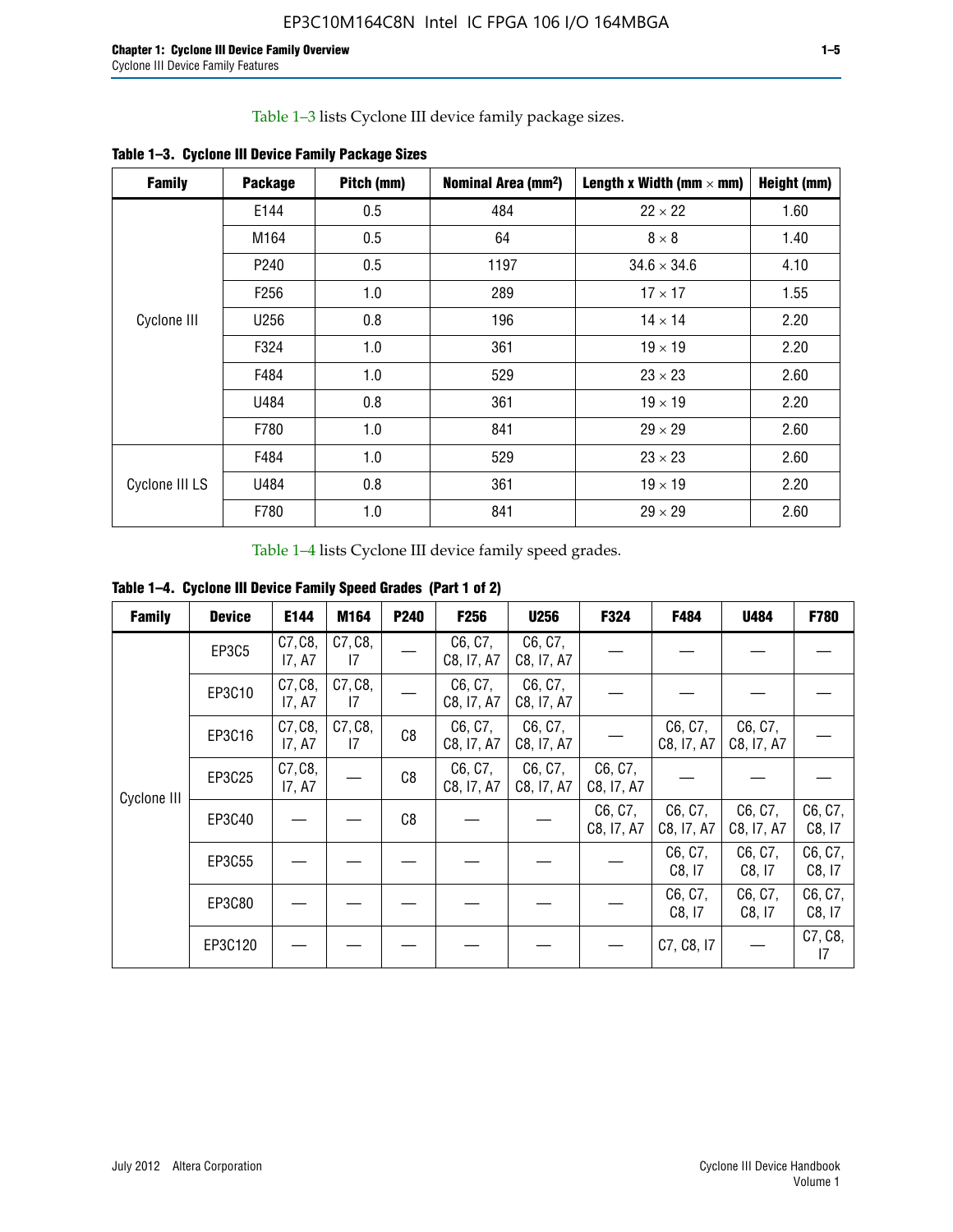I7

I7

|               | Table 1–4. Cyclone III Device Family Speed Grades (Part 2 of 2) |      |      |                  |                  |             |      |                                       |      |             |
|---------------|-----------------------------------------------------------------|------|------|------------------|------------------|-------------|------|---------------------------------------|------|-------------|
| <b>Family</b> | <b>Device</b>                                                   | E144 | M164 | P <sub>240</sub> | F <sub>256</sub> | <b>U256</b> | F324 | F484                                  | U484 | <b>F780</b> |
|               | EP3CLS70                                                        |      |      |                  |                  |             |      | $\vert$ C7, C8, I7 $\vert$ C7, C8, I7 |      | C7, C8,     |
| Cyclone III   | EP3CLS100                                                       |      |      |                  |                  |             |      |                                       |      | C7, C8,     |

**Table 1–4. Cyclone III Device Family Speed Grades (Part 2 of 2)**

Table 1–5 lists Cyclone III device family configuration schemes.

| <u>tasto T of Afonalia ili pottoo Falilitt oolitigatatioli oolioliigo</u> |                    |                       |  |  |  |
|---------------------------------------------------------------------------|--------------------|-----------------------|--|--|--|
| <b>Configuration Scheme</b>                                               | <b>Cyclone III</b> | <b>Cyclone III LS</b> |  |  |  |
| Active serial (AS)                                                        |                    |                       |  |  |  |
| Active parallel (AP)                                                      |                    |                       |  |  |  |
| Passive serial (PS)                                                       |                    |                       |  |  |  |
| Fast passive parallel (FPP)                                               |                    |                       |  |  |  |
| Joint Test Action Group (JTAG)                                            |                    |                       |  |  |  |

EP3CLS150  $| - | - | - | - | - | - | - | - |$  C7, C8, I7  $| - |$  C7, C8,

EP3CLS200  $| - | - | - | - | - | - | - | - |$  C7, C8, I7  $| - |$  C7, C8,

**Table 1–5. Cyclone III Device Family Configuration Schemes**

## **Cyclone III Device Family Architecture**

Cyclone III device family includes a customer-defined feature set that is optimized for portable applications and offers a wide range of density, memory, embedded multiplier, and I/O options. Cyclone III device family supports numerous external memory interfaces and I/O protocols that are common in high-volume applications. The Quartus II software features and parameterizable IP cores make it easier for you to use the Cyclone III device family interfaces and protocols.

The following sections provide an overview of the Cyclone III device family features.

#### **Logic Elements and Logic Array Blocks**

The logic array block (LAB) consists of 16 logic elements and a LAB-wide control block. An LE is the smallest unit of logic in the Cyclone III device family architecture. Each LE has four inputs, a four-input look-up table (LUT), a register, and output logic. The four-input LUT is a function generator that can implement any function with four variables.

f For more information about LEs and LABs, refer to the *[Logic Elements and Logic Array](http://www.altera.com/literature/hb/cyc3/cyc3_ciii51002.pdf)  [Blocks in the Cyclone III Device Family](http://www.altera.com/literature/hb/cyc3/cyc3_ciii51002.pdf)* chapter.

LS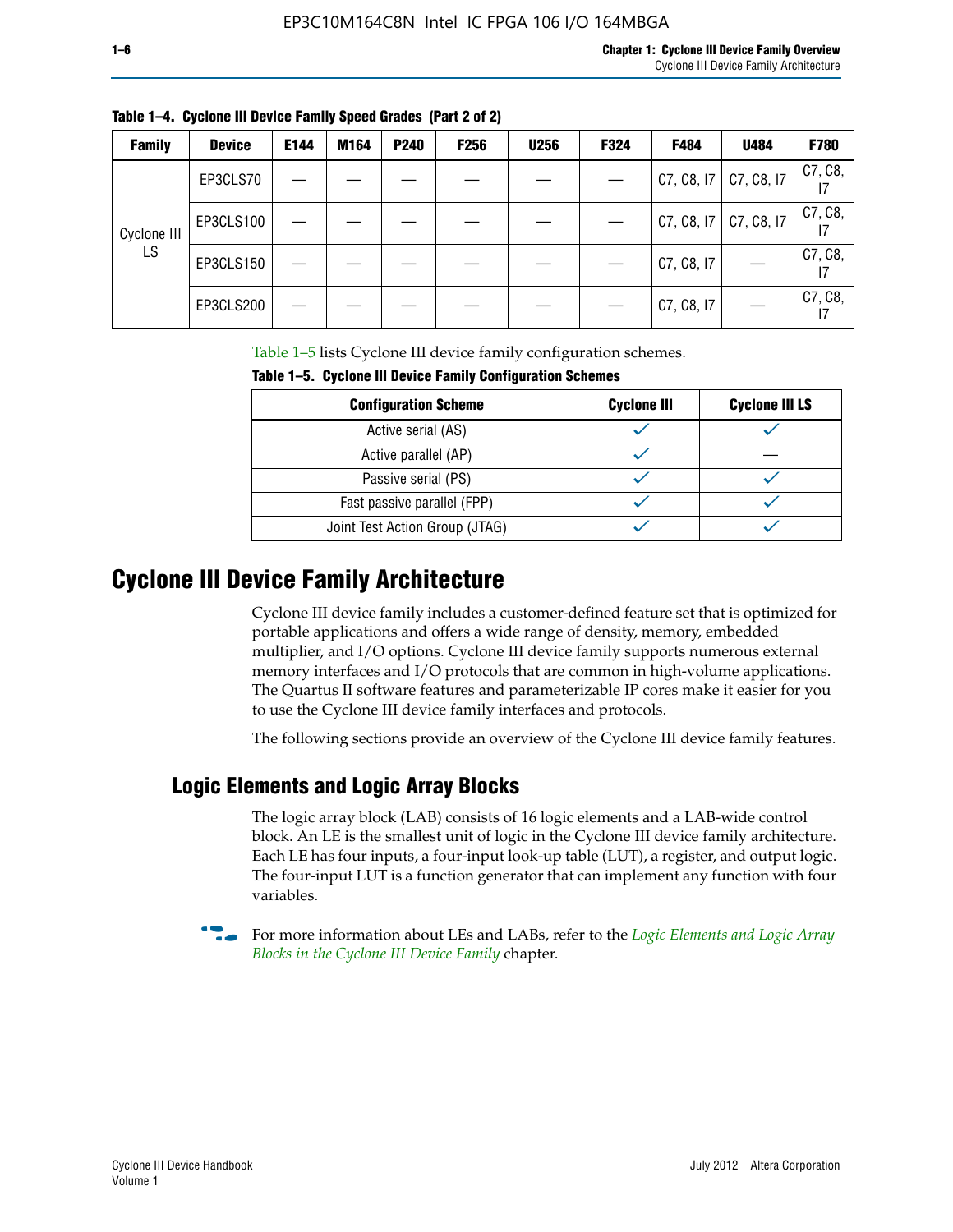#### **Memory Blocks**

Each M9K memory block of the Cyclone III device family provides nine Kbits of on-chip memory capable of operating at up to 315 MHz for Cyclone III devices and up to 274 MHz for Cyclone III LS devices. The embedded memory structure consists of M9K memory blocks columns that you can configure as RAM, first-in first-out (FIFO) buffers, or ROM. The Cyclone III device family memory blocks are optimized for applications such as high throughout packet processing, embedded processor program, and embedded data storage.

The Quartus II software allows you to take advantage of the M9K memory blocks by instantiating memory using a dedicated megafunction wizard or by inferring memory directly from the VHDL or Verilog source code.

M9K memory blocks support single-port, simple dual-port, and true dual-port operation modes. Single-port mode and simple dual-port mode are supported for all port widths with a configuration of  $\times1$ ,  $\times2$ ,  $\times4$ ,  $\times8$ ,  $\times9$ ,  $\times16$ ,  $\times18$ ,  $\times32$ , and  $\times36$ . True dual-port is supported in port widths with a configuration of  $\times$ 1,  $\times$ 2,  $\times$ 4,  $\times$ 8,  $\times$ 9,  $\times$ 16, and ×18.



**For more information about memory blocks, refer to the** *Memory Blocks in the Cyclone [III Device Family](http://www.altera.com/literature/hb/cyc3/cyc3_ciii51004.pdf)* chapter.

#### **Embedded Multipliers and Digital Signal Processing Support**

Cyclone III devices support up to 288 embedded multiplier blocks and Cyclone III LS devices support up to 396 embedded multiplier blocks. Each block supports one individual  $18 \times 18$ -bit multiplier or two individual  $9 \times 9$ -bit multipliers.

The Quartus II software includes megafunctions that are used to control the operation mode of the embedded multiplier blocks based on user parameter settings. Multipliers can also be inferred directly from the VHDL or Verilog source code. In addition to embedded multipliers, Cyclone III device family includes a combination of on-chip resources and external interfaces, making them ideal for increasing performance, reducing system cost, and lowering the power consumption of digital signal processing (DSP) systems. You can use Cyclone III device family alone or as DSP device co-processors to improve price-to-performance ratios of DSP systems.

The Cyclone III device family DSP system design support includes the following features:

- DSP IP cores:
	- Common DSP processing functions such as finite impulse response (FIR), fast Fourier transform (FFT), and numerically controlled oscillator (NCO) functions
	- Suites of common video and image processing functions
- Complete reference designs for end-market applications
- DSP Builder interface tool between the Quartus II software and the MathWorks Simulink and MATLAB design environments
- DSP development kits
- For more information about embedded multipliers and digital signal processing support, refer to the *[Embedded Multipliers in Cyclone III Devices](http://www.altera.com/literature/hb/cyc3/cyc3_ciii51005.pdf)* chapter.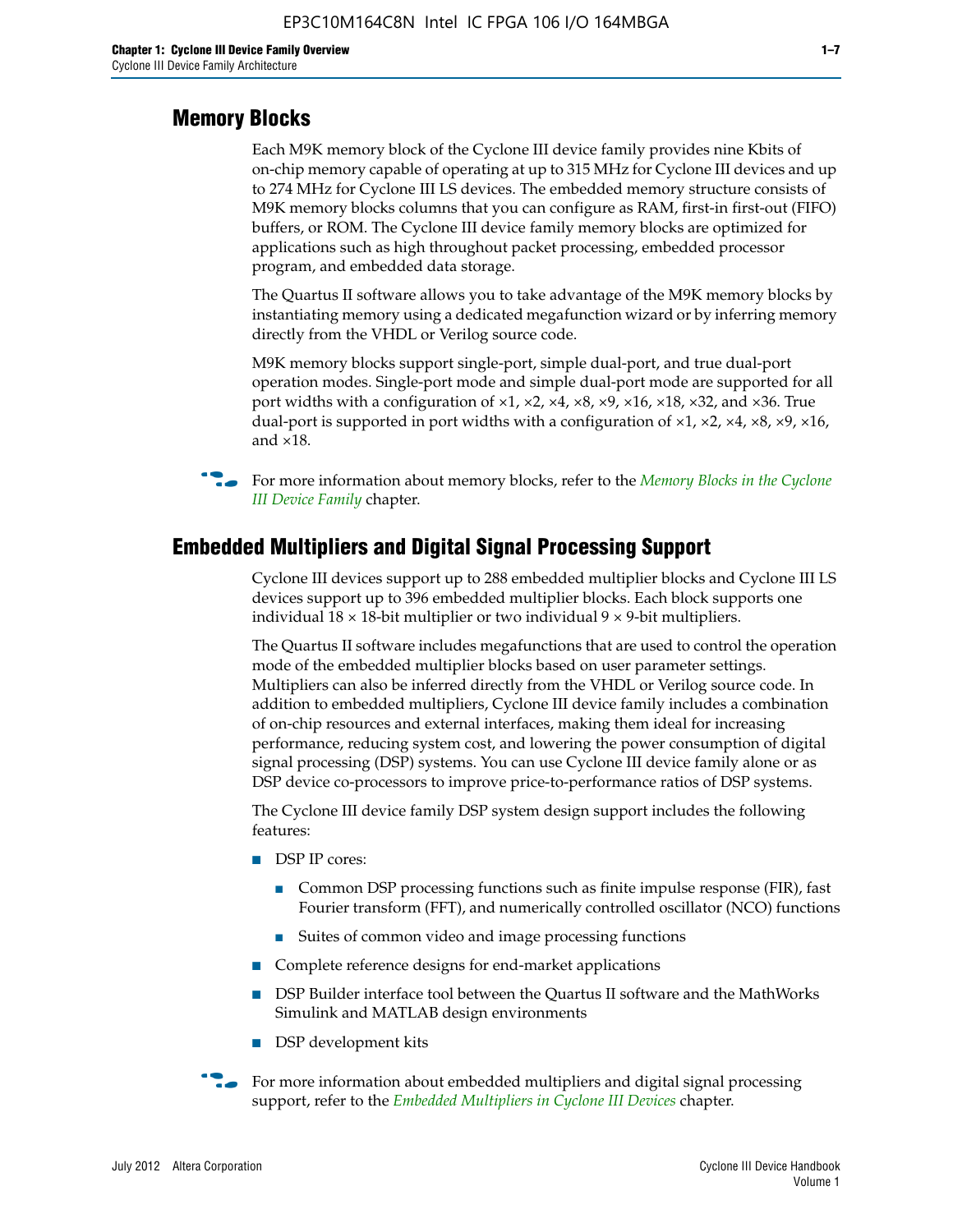#### **Clock Networks and PLLs**

Cyclone III device family includes 20 global clock networks. You can drive global clock signals from dedicated clock pins, dual-purpose clock pins, user logic, and PLLs. Cyclone III device family includes up to four PLLs with five outputs per PLL to provide robust clock management and synthesis. You can use PLLs for device clock management, external system clock management, and I/O interfaces.

You can dynamically reconfigure the Cyclone III device family PLLs to enable auto-calibration of external memory interfaces while the device is in operation. This feature enables the support of multiple input source frequencies and corresponding multiplication, division, and phase shift requirements. PLLs in Cyclone III device family may be cascaded to generate up to ten internal clocks and two external clocks on output pins from a single external clock source.

**For more PLL specifications and information, refer to the** *[Cyclone III Device Data Sheet](http://www.altera.com/literature/hb/cyc3/cyc3_ciii52001.pdf)***,** *[Cyclone III LS Device Data Sheet](http://www.altera.com/literature/hb/cyc3/cyc3_ciii52002.pdf)*, and *[Clock Networks and PLLs in the Cyclone III Device](http://www.altera.com/literature/hb/cyc3/cyc3_ciii51006.pdf)  [Family](http://www.altera.com/literature/hb/cyc3/cyc3_ciii51006.pdf)* chapters.

#### **I/O Features**

Cyclone III device family has eight I/O banks. All I/O banks support single-ended and differential I/O standards listed in Table 1–6.

| Type             | <b>I/O Standard</b>                                        |
|------------------|------------------------------------------------------------|
| Single-Ended I/O | LVTTL, LVCMOS, SSTL, HSTL, PCI, and PCI-X                  |
| Differential I/O | SSTL, HSTL, LVPECL, BLVDS, LVDS, mini-LVDS, RSDS, and PPDS |

**Table 1–6. Cyclone III Device Family I/O Standards Support** 

The Cyclone III device family I/O also supports programmable bus hold, programmable pull-up resistors, programmable delay, programmable drive strength, programmable slew-rate control to optimize signal integrity, and hot socketing. Cyclone III device family supports calibrated on-chip series termination ( $R_S$  OCT) or driver impedance matching (Rs) for single-ended I/O standards, with one OCT calibration block per side.

For more information, refer to the *[I/O Features in the Cyclone III Device Family](http://www.altera.com/literature/hb/cyc3/cyc3_ciii51007.pdf)* chapter.

#### **High-Speed Differential Interfaces**

Cyclone III device family supports high-speed differential interfaces such as BLVDS, LVDS, mini-LVDS, RSDS, and PPDS. These high-speed I/O standards in Cyclone III device family provide high data throughput using a relatively small number of I/O pins and are ideal for low-cost applications. Dedicated differential output drivers on the left and right I/O banks can send data rates at up to 875 Mbps for Cyclone III devices and up to 740 Mbps for Cyclone III LS devices, without the need for external resistors. This saves board space or simplifies PCB routing. Top and bottom I/O banks support differential transmission (with the addition of an external resistor network) data rates at up to 640 Mbps for both Cyclone III and Cyclone III LS devices.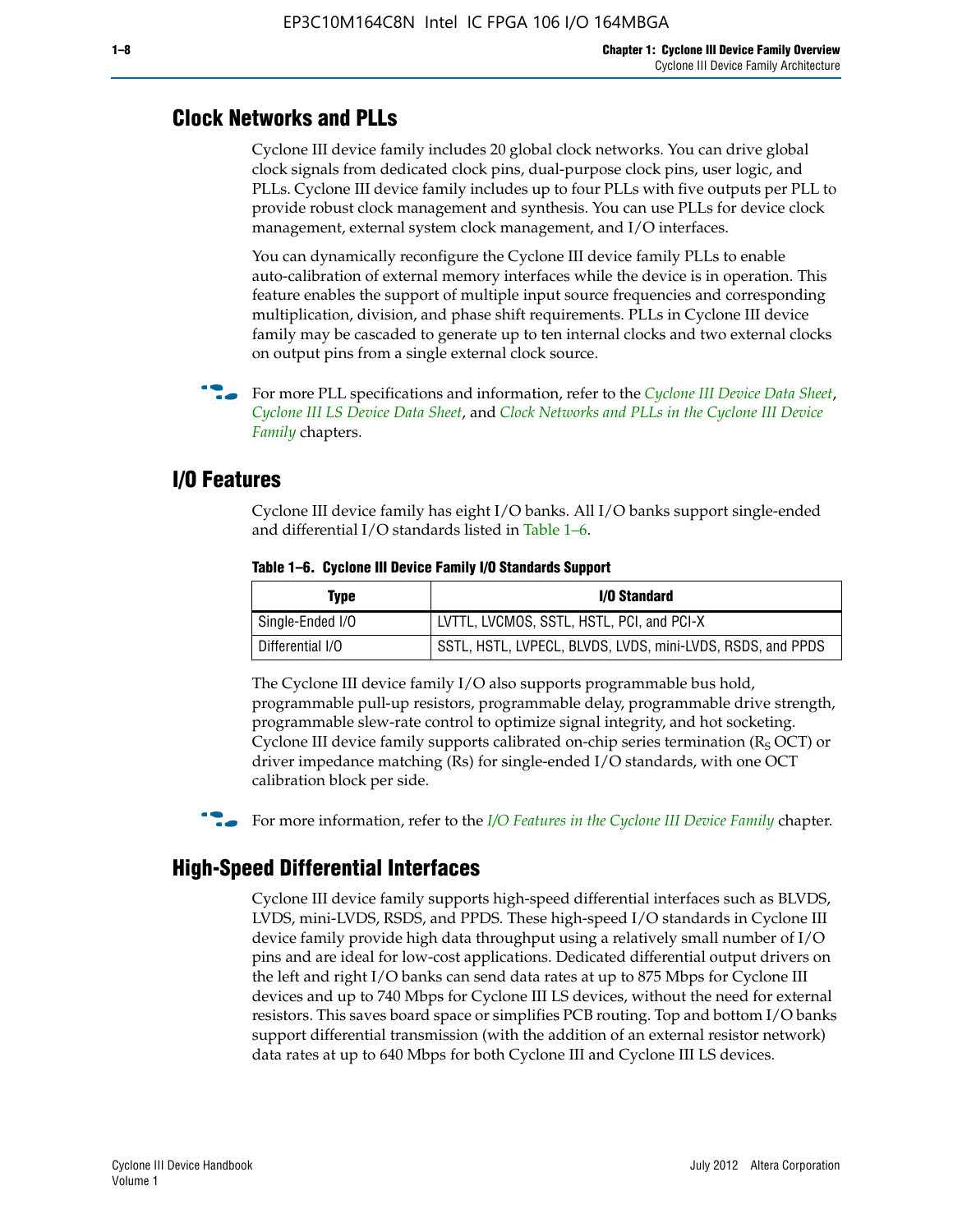**For more information, refer to the** *High-Speed Differential Interfaces in the Cyclone III* $\overline{a}$ *[Device Family](http://www.altera.com/literature/hb/cyc3/cyc3_ciii51008.pdf)* chapter.

#### **Auto-Calibrating External Memory Interfaces**

Cyclone III device family supports common memory types such as DDR, DDR2, SDR SDRAM, and QDRII SRAM. DDR2 SDRAM memory interfaces support data rates up to 400 Mbps for Cyclone III devices and 333 Mbps for Cyclone III LS devices. Memory interfaces are supported on all sides of Cyclone III device family. Cyclone III device family has the OCT, DDR output registers, and 8-to-36-bit programmable DQ group widths features to enable rapid and robust implementation of different memory standards.

An auto-calibrating megafunction is available in the Quartus II software for DDR and QDR memory interface PHYs. This megafunction is optimized to take advantage of the Cyclone III device family I/O structure, simplify timing closure requirements, and take advantage of the Cyclone III device family PLL dynamic reconfiguration feature to calibrate PVT changes.



**For more information, refer to the** *External Memory Interfaces in the Cyclone III Device* $\overline{\phantom{a}}$ *[Family](http://www.altera.com/literature/hb/cyc3/cyc3_ciii51009.pdf)* chapter.

#### **Support for Industry-Standard Embedded Processors**

To quickly and easily create system-level designs using Cyclone III device family, you can select among the ×32-bit soft processor cores: Freescale®V1 Coldfire, ARM® Cortex M1, or Altera Nios® II, along with a library of 50 other IP blocks when using the system-on-a-programmable-chip (SOPC) Builder tool. SOPC Builder is an Altera Quartus II design tool that facilitates system-integration of IP blocks in an FPGA design. The SOPC Builder automatically generates interconnect logic and creates a testbench to verify functionality, saving valuable design time.

Cyclone III device family expands the peripheral set, memory, I/O, or performance of legacy embedded processors. Single or multiple Nios II embedded processors are designed into Cyclone III device family to provide additional co-processing power, or even replace legacy embedded processors in your system. Using the Cyclone III device family and Nios II together provide low-cost, high-performance embedded processing solutions, which in turn allow you to extend the life cycle of your product and improve time-to-market over standard product solutions.

 $\mathbb{I}$  Separate licensing of the Freescale and ARM embedded processors are required.

#### **Hot Socketing and Power-On-Reset**

Cyclone III device family features hot socketing (also known as hot plug-in or hot swap) and power sequencing support without the use of external devices. You can insert or remove a board populated with one or more Cyclone III device family during a system operation without causing undesirable effects to the running system bus or the board that was inserted into the system.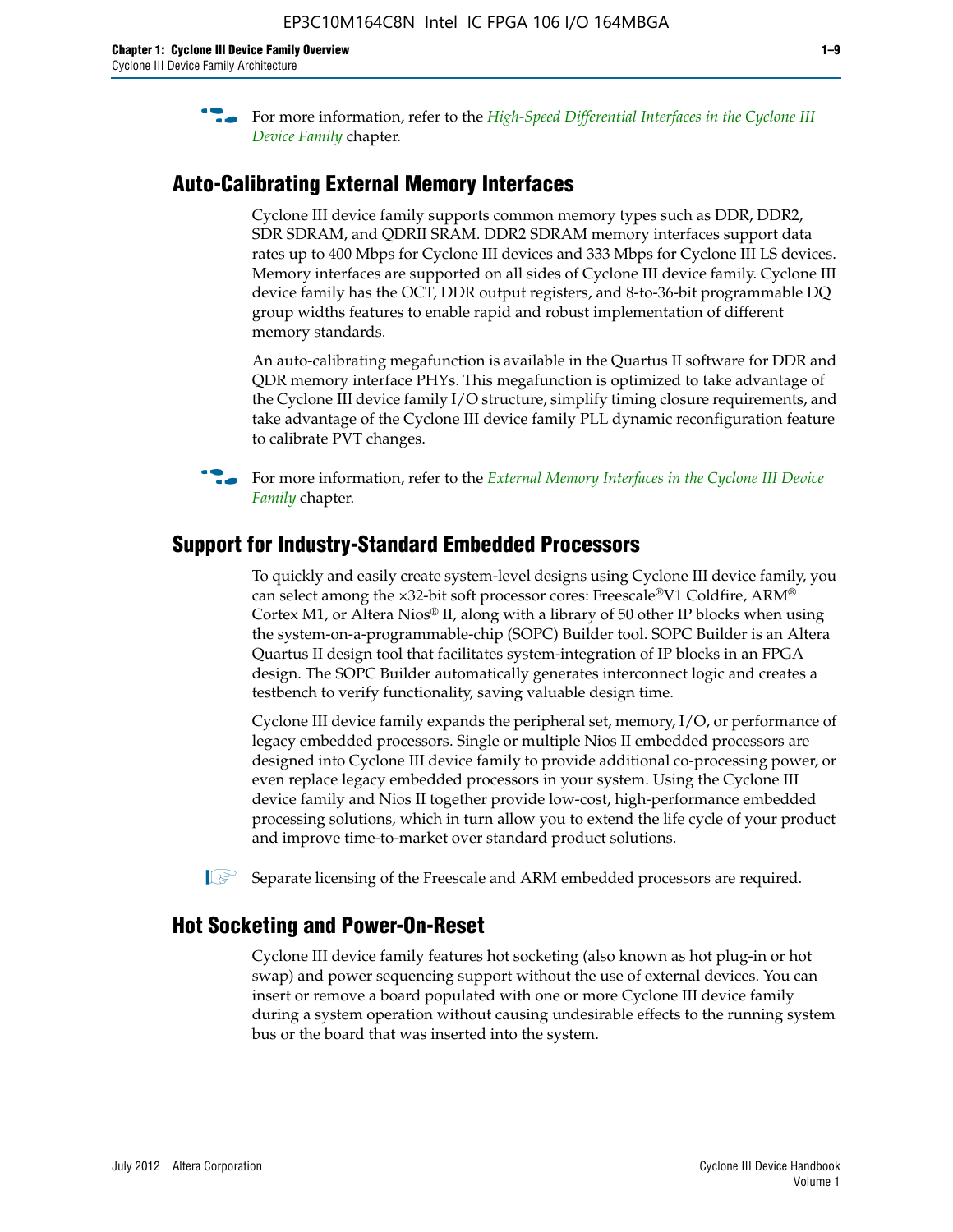The hot socketing feature allows you to use FPGAs on PCBs that also contain a mixture of 3.3-V, 2.5-V, 1.8-V, 1.5-V, and 1.2-V devices. The Cyclone III device family hot socketing feature eliminates power-up sequence requirements for other devices on the board for proper FPGA operation.

For more information about hot socketing and power-on-reset, refer to the *[Hot-Socketing and Power-on Reset in the Cyclone III Device Family](http://www.altera.com/literature/hb/cyc3/cyc3_ciii51011.pdf)* chapter.

#### **SEU Mitigation**

Cyclone III LS devices offer built-in error detection circuitry to detect data corruption due to soft errors in the CRAM cells. This feature allows CRAM contents to be read and verified to match a configuration-computed CRC value. The Quartus II software activates the built-in 32-bit CRC checker, which is part of the Cyclone III LS device.

**For more information about SEU mitigation, refer to the** *SEU Mitigation in the [Cyclone III Device Family](http://www.altera.com/literature/hb/cyc3/cyc3_ciii51013.pdf)* chapter.

#### **JTAG Boundary Scan Testing**

Cyclone III device family supports the JTAG IEEE Std. 1149.1 specification. The boundary-scan test (BST) architecture offers the capability to test pin connections without using physical test probes and captures functional data while a device is operating normally. Boundary-scan cells in the Cyclone III device family can force signals onto pins or capture data from pins or from logic array signals. Forced test data is serially shifted into the boundary-scan cells. Captured data is serially shifted out and externally compared to expected results. In addition to BST, you can use the IEEE Std. 1149.1 controller for the Cyclone III LS device in-circuit reconfiguration (ICR).

**f f**or more information about JTAG boundary scan testing, refer to the *IEEE* 1149.1 *[\(JTAG\) Boundary-Scan Testing for the Cyclone III Device Family](http://www.altera.com/literature/hb/cyc3/cyc3_ciii51014.pdf)* chapter.

#### **Quartus II Software Support**

The Quartus II software is the leading design software for performance and productivity. It is the only complete design solution for CPLDs, FPGAs, and ASICs in the industry. The Quartus II software includes an integrated development environment to accelerate system-level design and seamless integration with leading third-party software tools and flows.

The Cyclone III LS devices provide both physical and functional separation between security critical design partitions. Cyclone III LS devices offer isolation between design partitions. This ensures that device errors do not propagate from one partition to another, whether unintentional or intentional. The Quartus II software design separation flow facilitates the creation of separation regions in Cyclone III LS devices by tightly controlling the routing in and between the LogicLock regions. For ease of use, the separation flow integrates in the existing incremental compilation flow.

f For more information about the Quartus II software features, refer to the *[Quartus II](http://www.altera.com/literature/hb/qts/quartusii_handbook.pdf)  [Handbook](http://www.altera.com/literature/hb/qts/quartusii_handbook.pdf)*.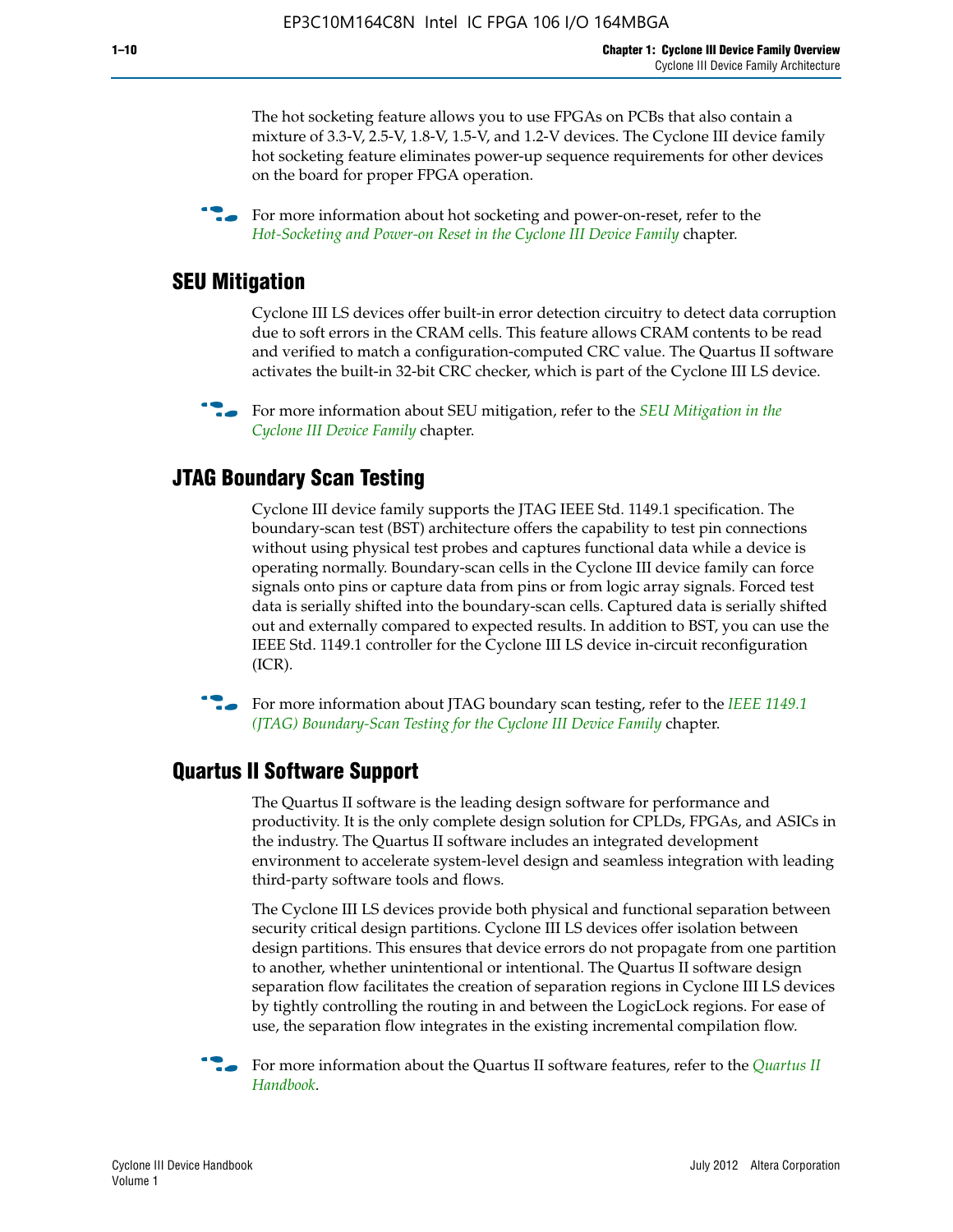#### **Configuration**

Cyclone III device family uses SRAM cells to store configuration data. Configuration data is downloaded to Cyclone III device family each time the device powers up. Low-cost configuration options include the Altera EPCS family serial flash devices as well as commodity parallel flash configuration options. These options provide the flexibility for general-purpose applications and the ability to meet specific configuration and wake-up time requirements of the applications. Cyclone III device family supports the AS, PS, FPP, and JTAG configuration schemes. The AP configuration scheme is only supported in Cyclone III devices.



f For more information about configuration, refer to the *[Configuration, Design Security,](http://www.altera.com/literature/hb/cyc3/cyc3_ciii51016.pdf)  [and Remote System Upgrades in the Cyclone III Device Family](http://www.altera.com/literature/hb/cyc3/cyc3_ciii51016.pdf)* chapter.

#### **Remote System Upgrades**

Cyclone III device family offers remote system upgrade without an external controller. The remote system upgrade capability in Cyclone III device family allows system upgrades from a remote location. Soft logic (either the Nios II embedded processor or user logic) implemented in Cyclone III device family can download a new configuration image from a remote location, store it in configuration memory, and direct the dedicated remote system upgrade circuitry to start a reconfiguration cycle. The dedicated circuitry performs error detection during and after the configuration process, and can recover from an error condition by reverting to a safe configuration image. The dedicated circuitry also provides error status information. Cyclone III devices support remote system upgrade in the AS and AP configuration scheme. Cyclone III LS devices support remote system upgrade in the AS configuration scheme only.

**For more information, refer to the** *Configuration*, Design Security, and Remote System *[Upgrades in the Cyclone III Device Family](http://www.altera.com/literature/hb/cyc3/cyc3_ciii51016.pdf)* chapter.

#### **Design Security (Cyclone III LS Devices Only)**

Cyclone III LS devices offer design security features which play a vital role in the large and critical designs in the competitive military and commercial environments. Equipped with the configuration bit stream encryption and anti-tamper features, Cyclone III LS devices protect your designs from copying, reverse engineering and tampering. The configuration security of Cyclone III LS devices uses AES with 256-bit security key.

f For more information, refer to the *[Configuration, Design Security, and Remote System](http://www.altera.com/literature/hb/cyc3/cyc3_ciii51016.pdf)  [Upgrades in Cyclone III Device Family](http://www.altera.com/literature/hb/cyc3/cyc3_ciii51016.pdf)* chapter.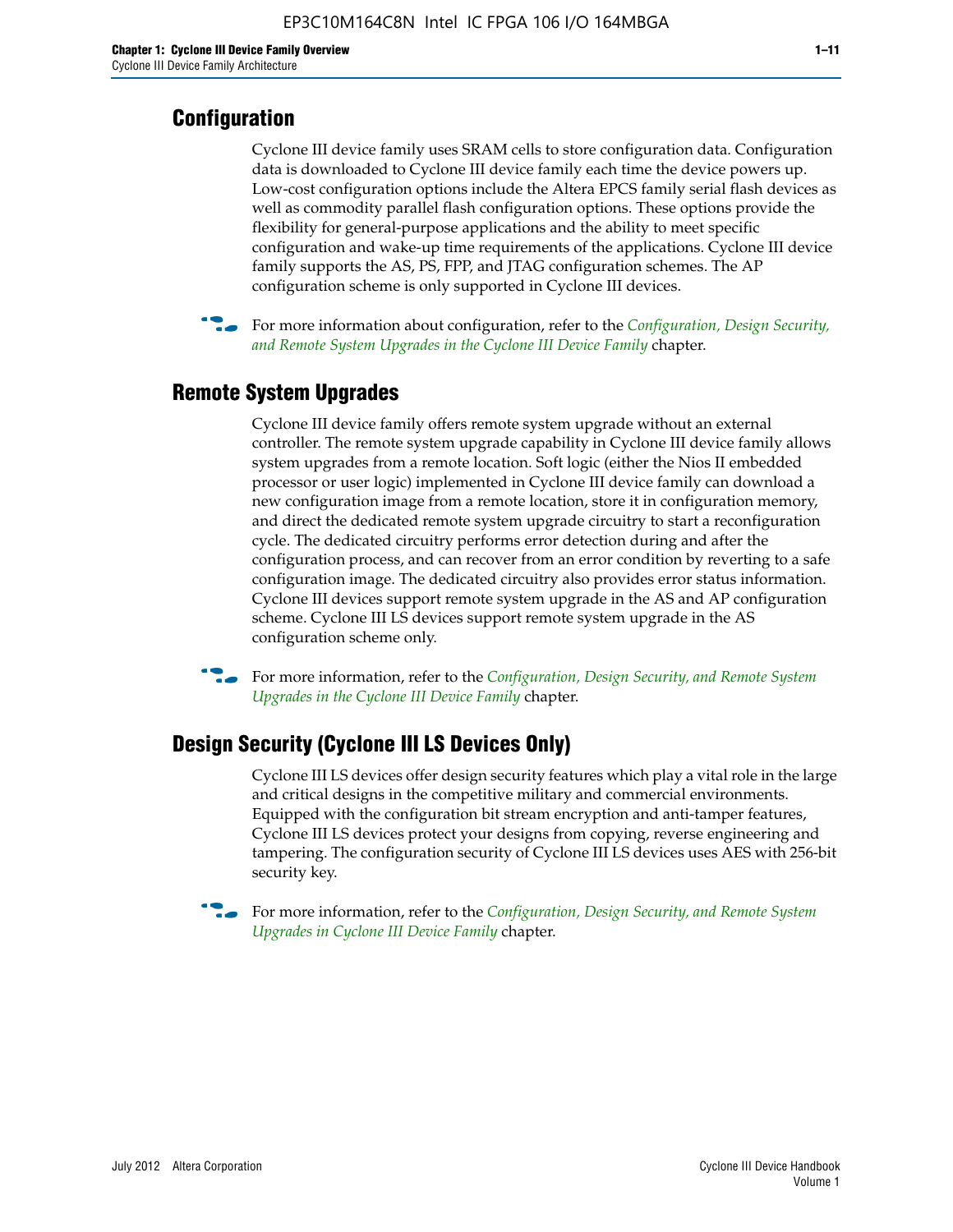## **Reference and Ordering Information**

Figure 1–1 and Figure 1–2 show the ordering codes for Cyclone III and Cyclone III LS devices.







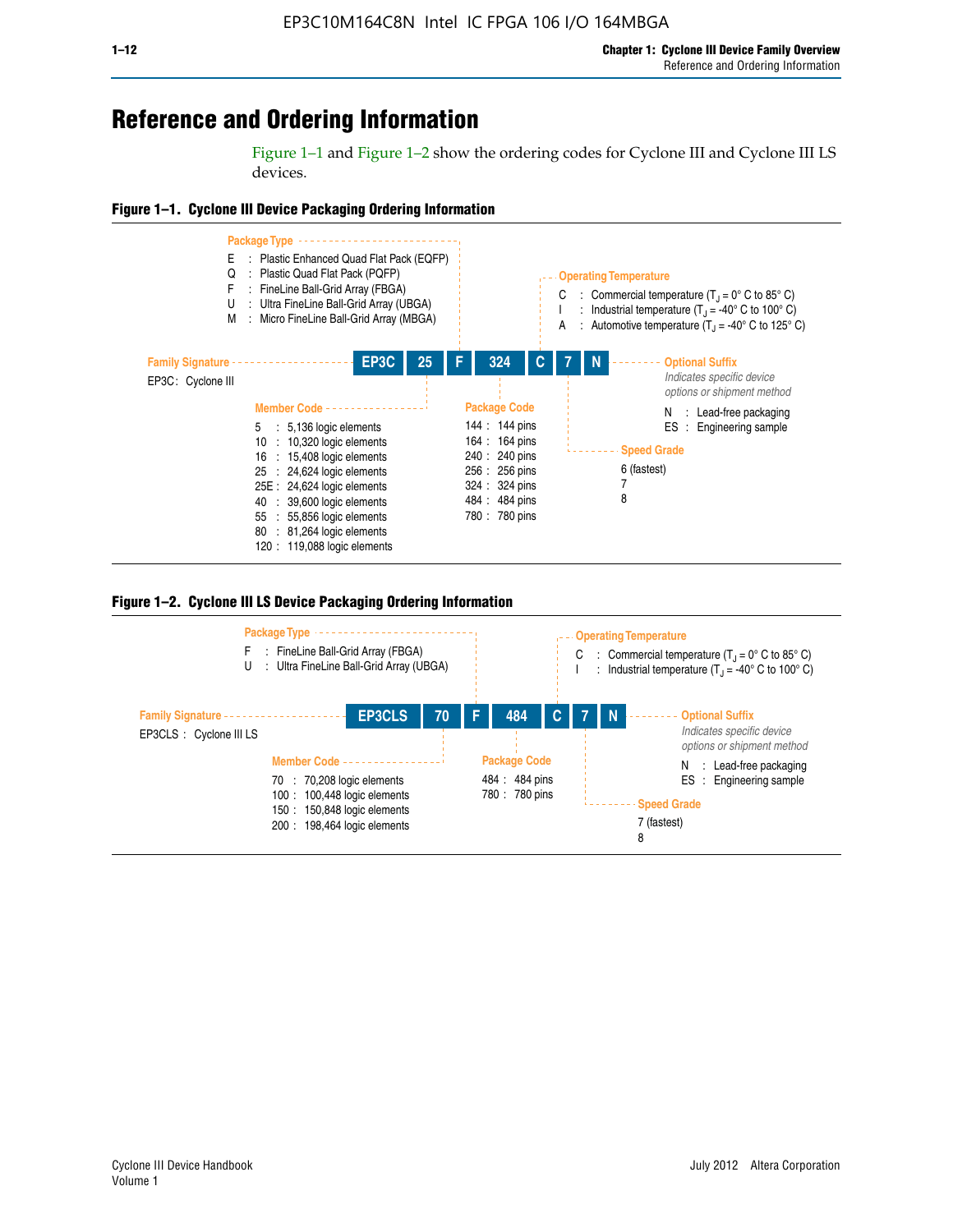# **Document Revision History**

Table 1–7 lists the revision history for this document.

|  | Table 1-7. Document Revision History |  |  |  |
|--|--------------------------------------|--|--|--|
|--|--------------------------------------|--|--|--|

| <b>Date</b>      | <b>Version</b> | <b>Changes</b>                                                                                                                                                                                                                                                                                                                                                                          |
|------------------|----------------|-----------------------------------------------------------------------------------------------------------------------------------------------------------------------------------------------------------------------------------------------------------------------------------------------------------------------------------------------------------------------------------------|
| <b>July 2012</b> | 2.4            | Updated 484 pin package code in Figure 1-1.                                                                                                                                                                                                                                                                                                                                             |
|                  |                | Updated Table $1-1$ and Table $1-2$ .                                                                                                                                                                                                                                                                                                                                                   |
| December 2011    | 2.3            | ■ Updated Figure $1-1$ and Figure $1-2$ .                                                                                                                                                                                                                                                                                                                                               |
|                  |                | Updated hyperlinks.                                                                                                                                                                                                                                                                                                                                                                     |
|                  |                | Minor text edits.                                                                                                                                                                                                                                                                                                                                                                       |
| December 2009    | 2.2            | Minor text edits.                                                                                                                                                                                                                                                                                                                                                                       |
| <b>July 2009</b> | 2.1            | Minor edit to the hyperlinks.                                                                                                                                                                                                                                                                                                                                                           |
|                  |                | $\blacksquare$ Added Table 1-5.                                                                                                                                                                                                                                                                                                                                                         |
|                  |                | Updated Table $1-1$ , Table $1-2$ , Table $1-3$ , and Table $1-4$ .                                                                                                                                                                                                                                                                                                                     |
| <b>June 2009</b> | 2.0            | • Updated "Introduction", "Cyclone III Device Family Architecture", "Embedded Multipliers<br>and Digital Signal Processing Support ", "Clock Networks and PLLs ", "I/O Features ",<br>"High-Speed Differential Interfaces ", "Auto-Calibrating External Memory Interfaces",<br>"Quartus II Software Support", "Configuration ", and "Design Security (Cyclone III LS<br>Devices Only)". |
|                  |                | Removed "Referenced Document" section.                                                                                                                                                                                                                                                                                                                                                  |
|                  |                | <b>Updated "Increased System Integration" section.</b>                                                                                                                                                                                                                                                                                                                                  |
| October 2008     | 1.3            | Updated "Memory Blocks" section.                                                                                                                                                                                                                                                                                                                                                        |
|                  |                | • Updated chapter to new template.                                                                                                                                                                                                                                                                                                                                                      |
|                  |                | Added 164-pin Micro FineLine Ball-Grid Array (MBGA) details to Table 1-2, Table 1-3 and<br>Table 1-4.                                                                                                                                                                                                                                                                                   |
| May 2008         | 1.2            | $\blacksquare$ Updated Figure 1-2 with automotive temperature information.                                                                                                                                                                                                                                                                                                              |
|                  |                | ■ Updated "Increased System Integration" section, Table 1–6, and "High-Speed Differential<br>Interfaces" section with BLVDS information.                                                                                                                                                                                                                                                |
|                  |                | Removed the text "Spansion" in "Increased System.                                                                                                                                                                                                                                                                                                                                       |
|                  |                | Integration" and "Configuration" sections.                                                                                                                                                                                                                                                                                                                                              |
|                  |                | Removed trademark symbol from "MultiTrack" in "MultiTrack Interconnect".                                                                                                                                                                                                                                                                                                                |
| <b>July 2007</b> | 1.1            | Removed registered trademark symbol from "Simulink" and "MATLAB" from "Embedded<br>Multipliers and Digital.                                                                                                                                                                                                                                                                             |
|                  |                | Signal Processing Support" section.                                                                                                                                                                                                                                                                                                                                                     |
|                  |                | Added chapter TOC and "Referenced Documents" section.                                                                                                                                                                                                                                                                                                                                   |
| March 2007       | 1.0            | Initial release.                                                                                                                                                                                                                                                                                                                                                                        |